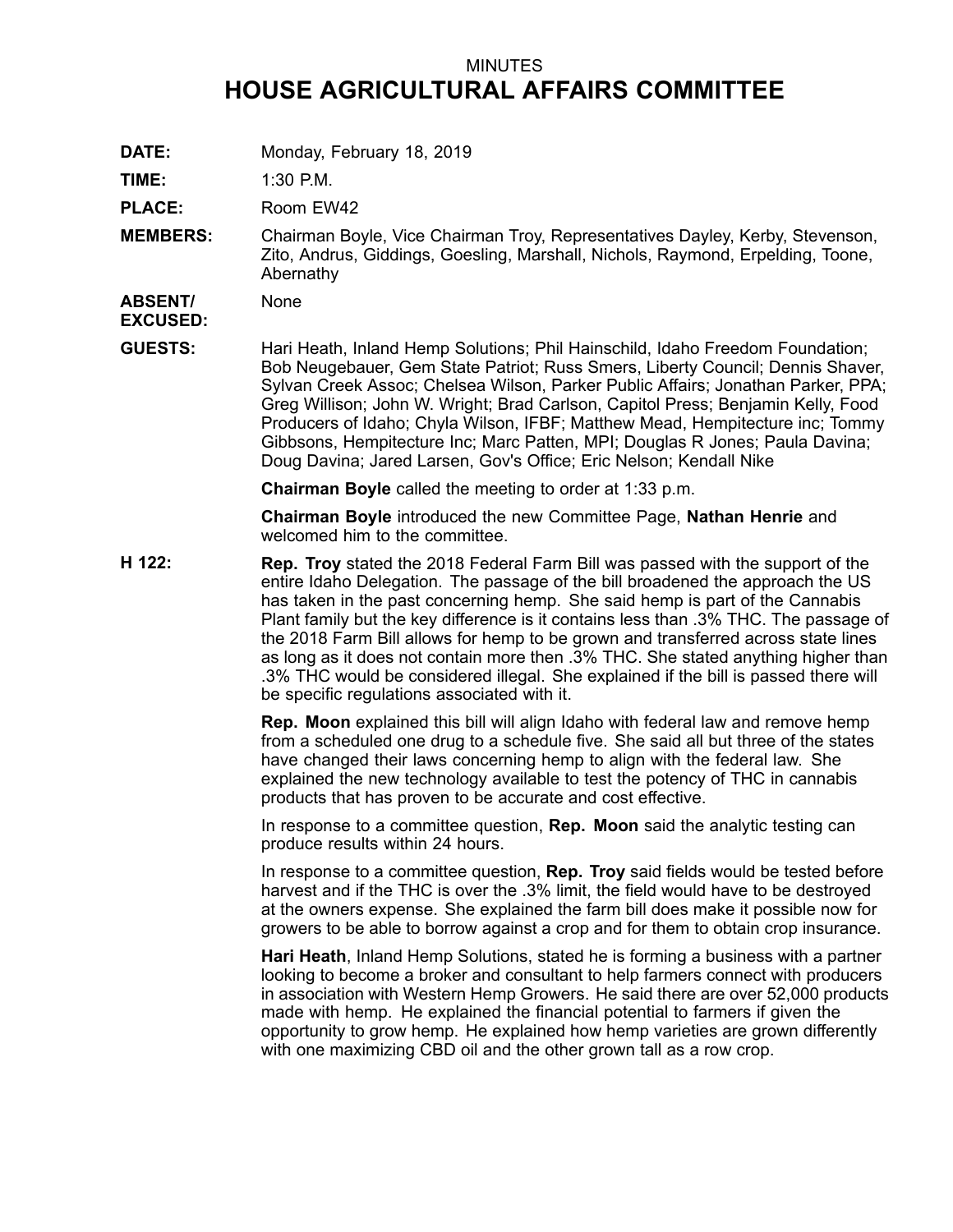In response to <sup>a</sup> committee question, **Mr. Heath** said there is <sup>a</sup> lot of interest in his county but they are moving slowly to do things the right way once everything is in place.

In response to <sup>a</sup> committee question, **Mr. Heath** said in 2017, there were only about 25,000 acres grown, in 2018, it had increased to 78,000 acres and he said it is expected to explode this coming year even more with the passing of the 2018 Farm Bill.

**Rep. Marshall** said he understands the difference between marijuana and hemp. He stated he feels the latest market ploy is to add hemp to all kinds of products even though there has not been sufficient research into the value or the medicinal benefits. He said he also shares <sup>a</sup> concern with law enforcement concerning the accuracy of .3% levels.

**Dennis Shaver**, Slyvan Creek Association, said for the last couple of years he has been consulting and managing hemp farms in Colorado. He said Idaho has <sup>a</sup> 3-5 year window of opportunity before the market begins to stabilize. He explained raising hemp is very labor intensive and urges anyone contemplating growing hemp to start small with 5-10 acre plots. He said to be cautious about where you buy seed. He said the Colorado Department of Agriculture is over the testing for THC and confirmed anything above the .3% has to be destroyed by the farmer at his own expense. He said the agricultural department has four full time employees and does utilize some of their field people for the field testing.

In response to <sup>a</sup> committee question, **Mr. Shaver** said there is currently 15,000 acres being grown in Colorado.

In response to <sup>a</sup> committee question concerning the market chain, **Mr. Shaver** said it is still in the early stages. He said some farmers in Oregon are sending their crop to Colorado for extraction.

**Greg Willison**, spoke **in support**, stated he and his son rented ground in Oregon and began growing hemp in <sup>a</sup> green house. On June 12th they transplanted the plants into the ground and were able to begin harvesting on September 15th. He explained the process of drying it and taking it to the extractors. He said it was <sup>a</sup> very profitable crop for them. He acknowledged the probability of the prices dropping over time but felt like hemp crops were still <sup>a</sup> good investment as Idaho's environment is so favorable to it's growth.

**Matthew Mead**, Hempiotexture, said Idaho is only one of three states not in accord with the 2018 Farm Bill, inhibiting agriculture opportunities as well as small businesses like his. He said his company uses industrial hemp in high performing building systems focusing on an insulation component called hempcrete made from the wooden core of the hemp plant. It cures by absorbing carbon dioxide. He said it is fire proof, resistant to mold, is non toxic and long lasting. He said he has in the past had to ship in hemp product from outside of the United States but with the passing of the Farm Bill he can now purchase products here.

Those speaking **in support** were **Phil Haunschild**, Idaho Freedom Foundation; **Bob Neugebeauer**, Gem State Patriot; **Russ Smerz,** Sylvan Creek Assoc; **Jonathan Parker,** PPA; **Benjamin Kelly**, Idaho Food Producers; **Chyla Wilson,** IFBF; **Paula Devine**, self; as an alternative crop giving farmers more opportunities to expand their industry as well as expanding small business opportunities in Idaho and to align Idaho Law with the new 2018 Farm Bill.

**Eric Nelson**, spoke **in support** explaining how CBD oil has helped <sup>a</sup> young man who suffers from seizures. He said with the use of CBD oil, he is able to lead <sup>a</sup> more normal life.